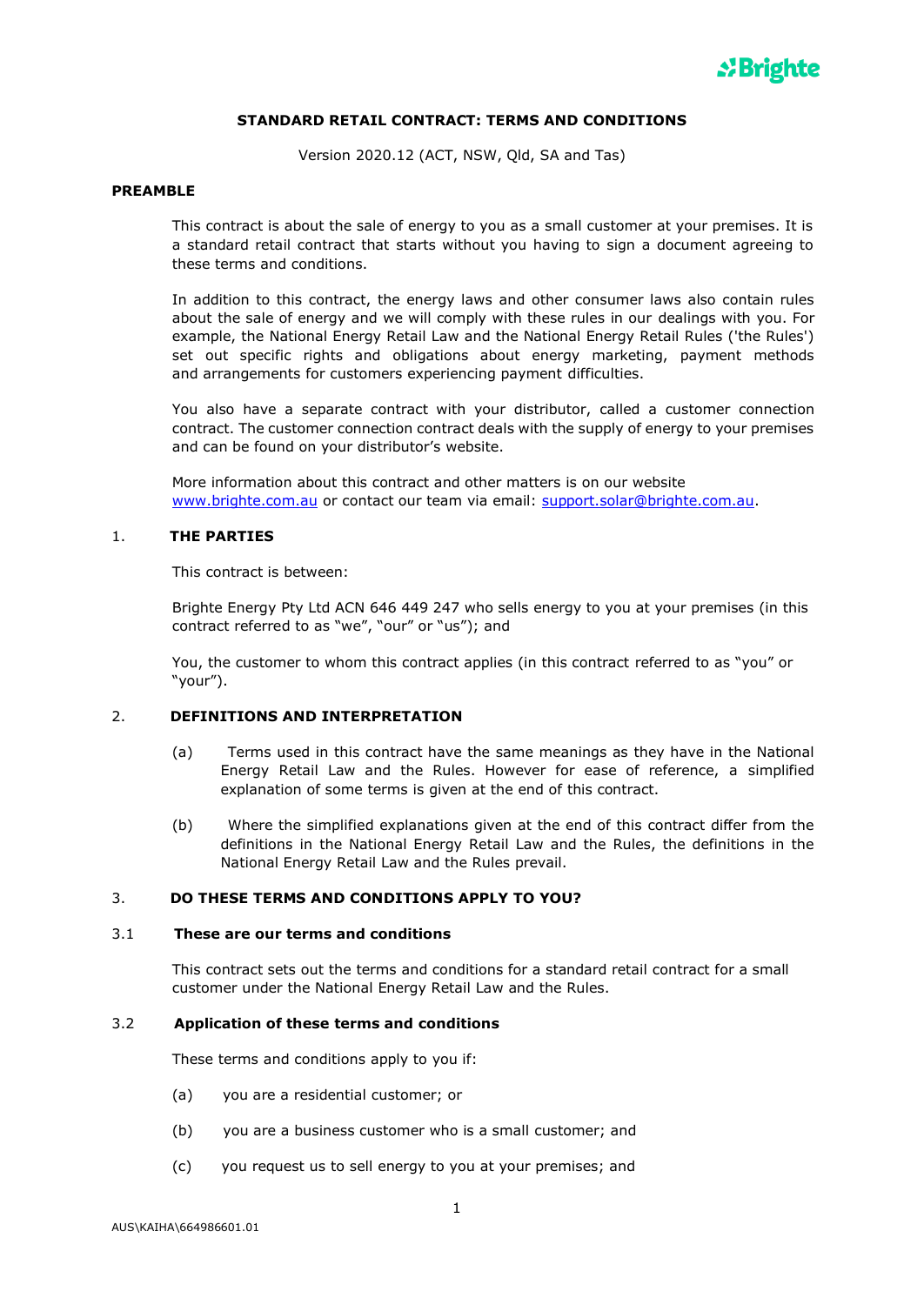

(d) you are not being sold energy for the premises under a market retail contract.

### 3.3 **Electricity or gas**

Standard retail contracts apply to electricity and gas, but some terms may be expressed to apply only to one or the other. If we are your retailer for both electricity and gas, you have a separate contract with us for each of them.

## 4. **WHAT IS THE TERM OF THIS CONTRACT?**

#### 4.1 **When does this contract start?**

This contract starts on the date you satisfy any pre-conditions set out in the National Energy Retail Law and the Rules, including giving us *acceptable identification* and your contact details for billing purposes.

### 4.2 **When does this contract end?**

- (a) This contract ends:
	- (i) if you give us a notice stating you wish to end the contract—subject to paragraph(b), on a date advised by us of which we will give you at least 5 but no more than 20 business days notice; or
	- (ii) if you are no longer a small customer:
		- (A) subject to paragraph (b), on a date specified by us, of which we will give you at least 5 but no more than 20 business days notice; or
		- (B) if you have not told us of a change in the use of your energy—from the time of the change in use; or
	- (iii) if we both agree to a date to end the contract—on the date that is agreed; or
	- (iv) if you start to buy energy for the premises:
		- (A) from us under a market retail contract on the date the market retail contract starts; or
		- (B) from a different retailer under a customer retail contract—on the date the customer retail contract starts; or
	- (v) if a different customer starts to buy energy for the premises—on the date that

customer's contract starts; or

- (vi) if the premises are disconnected and you have not met the requirements in the Rules for reconnection—10 business days from the date of disconnection.
- (b) If you do not give us safe and unhindered access to the premises to conduct a final *meter* reading (where relevant), this contract will not end under paragraph (a) (i) or (ii) until we have issued you a final bill and you have paid any outstanding amount for the sale of energy.
- (c) Rights and obligations accrued before the end of this contract continue despite the end of the contract, including any obligations to pay amounts to us.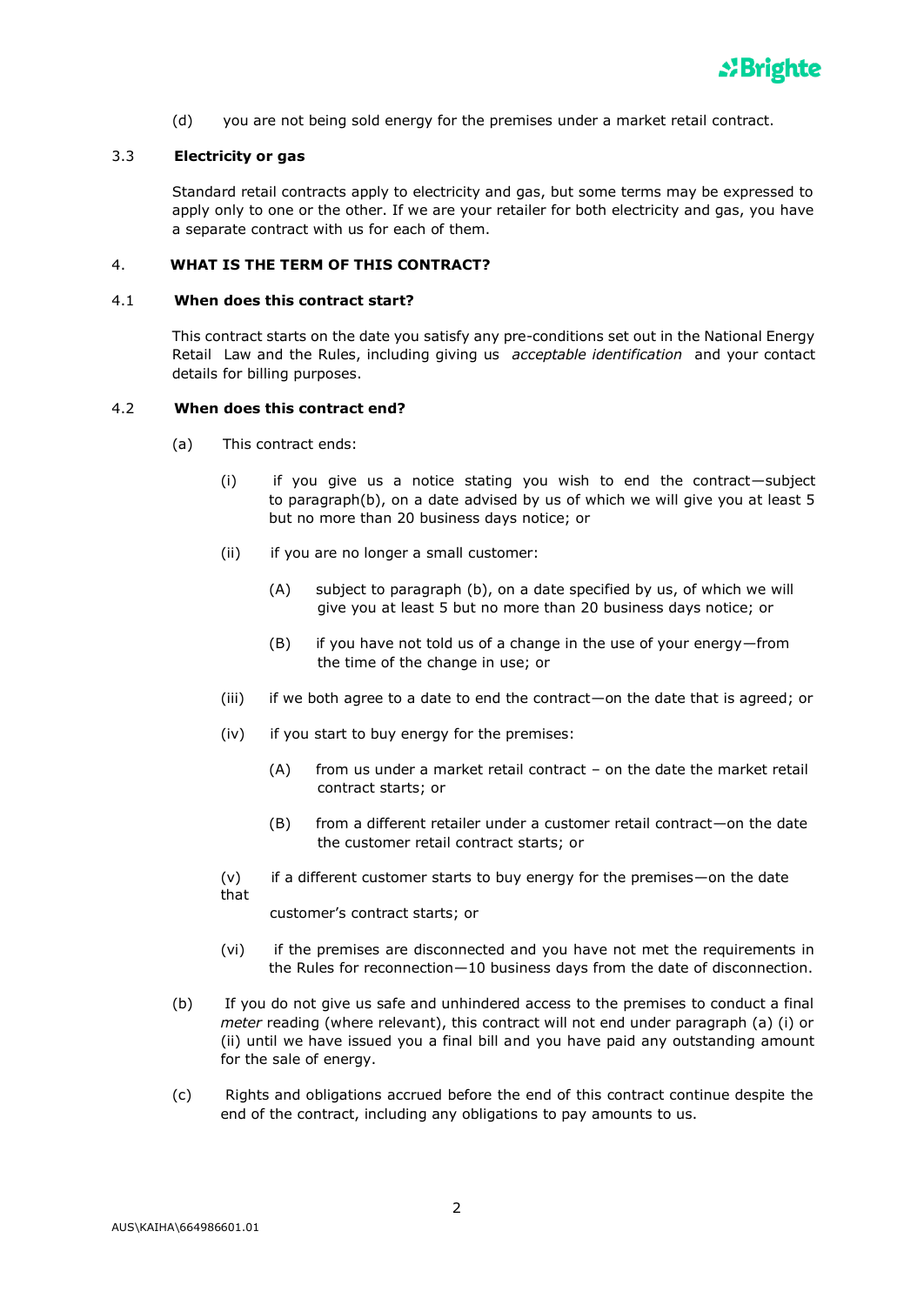

### 4.3 **Vacating your premises**

- (a) If you are vacating your premises, you must provide your forwarding address to us for your final bill in addition to a notice under clause 4.2(a)(i) of this contract.
- (b) When we receive the notice, we must use our best endeavours to arrange for the reading of the *meter* on the date specified in your notice (or as soon as possible after that date if you do not provide access to your *meter* on that date) and send a final bill to you at the forwarding address stated in your notice.
- (c) You will continue to be responsible for charges for the premises until your contract ends in accordance with clause 4.2 of this contract.

### 5. **SCOPE OF THIS CONTRACT**

### 5.1 **What is covered by this contract?**

- (a) Under this contract we agree to sell you energy at your premises. We also agree to meet other obligations set out in this contract and to comply with the energy laws, including, where we sell you electricity, the provision, installation and maintenance of your *meter*.
- (b) In return, you agree:
	- (i) to be responsible for charges for energy supplied to the premises until this contract ends under clause 4.2 even if you vacate the premises earlier; and
	- (ii) to pay the amounts billed by us under this contract; and
	- (iii) to meet your obligations under this contract and the energy laws.

# 5.2 **What is not covered by this contract?**

This contract does not cover the physical connection of your premises to the distribution system, including the maintenance of that connection and the supply of energy to your premises and, where we sell you gas, provision of metering equipment.. This is the role of your distributor under a separate contract called a customer connection contract.

## 6. **YOUR GENERAL OBLIGATIONS**

### 6.1 **Full information**

You must give us any information we reasonably require for the purposes of this contract. The information must be correct, and you must not mislead or deceive us in relation to any information provided to us.

### 6.2 **Updating information**

You must tell us promptly if:

- (a) information you have provided to us changes, including if your billing address changes or if your use of energy changes (for example, if you start running a business at the premises); or
- (b) you are aware of any change that materially affects access to your *meter* or to other equipment involved in providing *metering* services at the premises.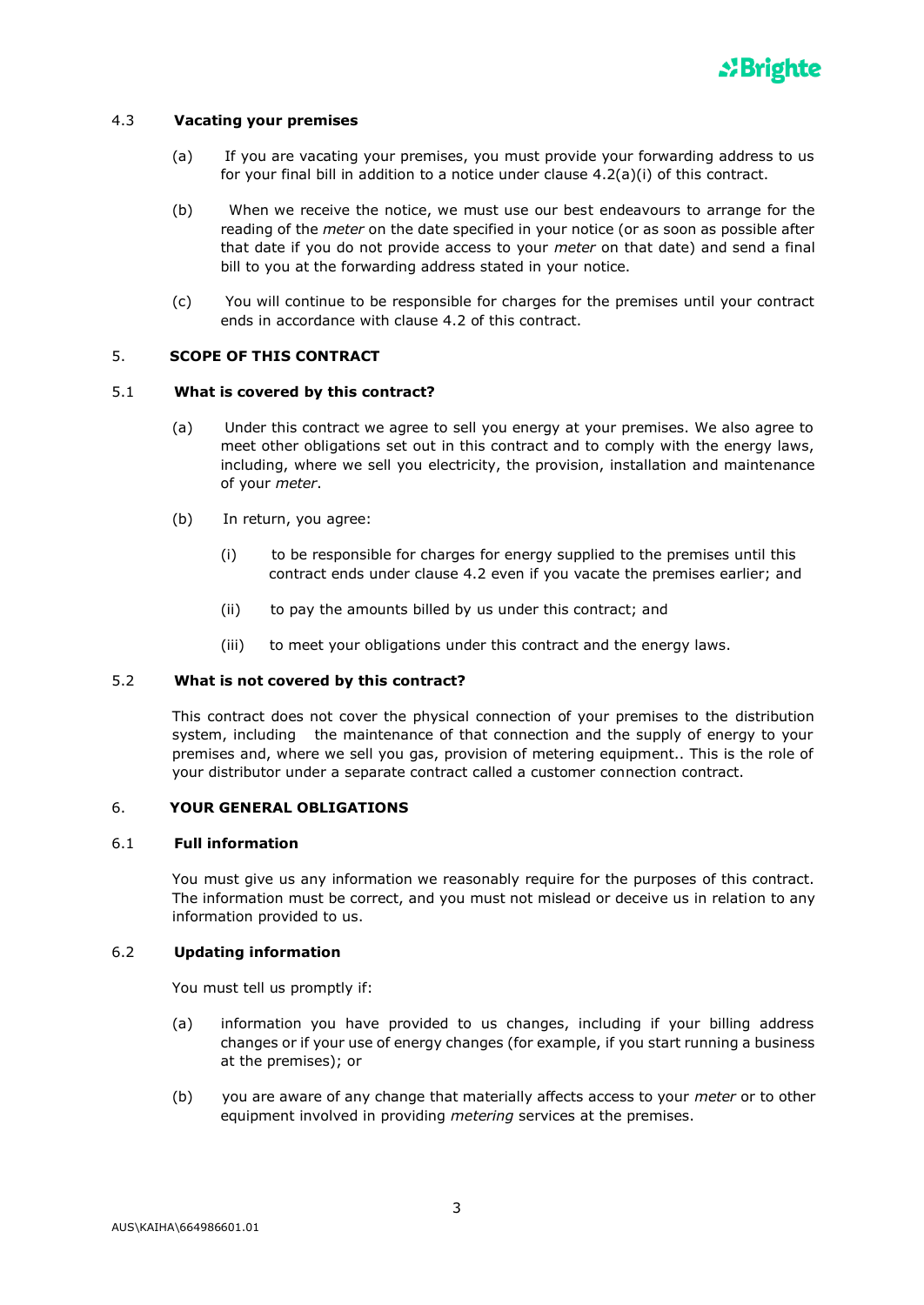

## 6.3 **Life support equipment**

- (a) If a person living or intending to live at your premises requires *life support equipment*, you must:
	- (i) register the premises with us or your distributor; and
	- (ii) provide *medical confirmation* for the premises.
- (b) Subject to satisfying the requirements in the Rules, your premises may cease to be registered as having *life support equipment* if *medical confirmation* is not provided to us or your distributor.
- (c) You must tell us or your distributor if the *life support equipment* is no longer required at the premises.
- (d) If you tell us that a person living or intending to live at your premises requires *life support equipment*, we must give you:
	- (i) at least 50 business days to provide *medical confirmation* for the premises;
	- (ii) general advice that there may be a *distributor planned interruption*, *retailer planned interruption* or *unplanned interruption* to the supply of energy to the premises;
	- (iii) at least 4 business days' notice in writing of any *retailer planned interruption*  to the supply of electricity to the premises unless we have obtained your explicit consent to the *interruption* occurring on a specified date;
	- (iv) information to assist you to prepare a plan of action in case of an *unplanned interruption*; and
	- (v) emergency telephone contact numbers.

### 6.4 **Obligations if you are not an owner**

If you cannot meet an obligation relating to your premises under this contract because you are not the owner you will not be in breach of the obligation if you take all reasonable steps to ensure that the owner or other person responsible for the premises fulfils the obligation.

# 7. **OUR LIABILITY**

- (a) The quality and reliability of your electricity supply and the quality, pressure and continuity of your gas supply is subject to a variety of factors that are beyond our control as your retailer, including accidents, emergencies, weather conditions, vandalism, system demand, the technical limitations of the distribution system and the acts of other persons (such as your distributor), including at the direction of a *relevant authority*.
- (b) To the extent permitted by law, we give no condition, warranty or undertaking, and we make no representation to you, about the condition or suitability of energy, its quality, fitness for purpose or safety, other than those set out in this contract.
- (c) Unless we have acted in bad faith or negligently, the National Energy Retail Law excludes our liability for any loss or damage you suffer as a result of the total or partial failure to supply energy to your premises, which includes any loss or damage you suffer as a result of the defective supply of energy.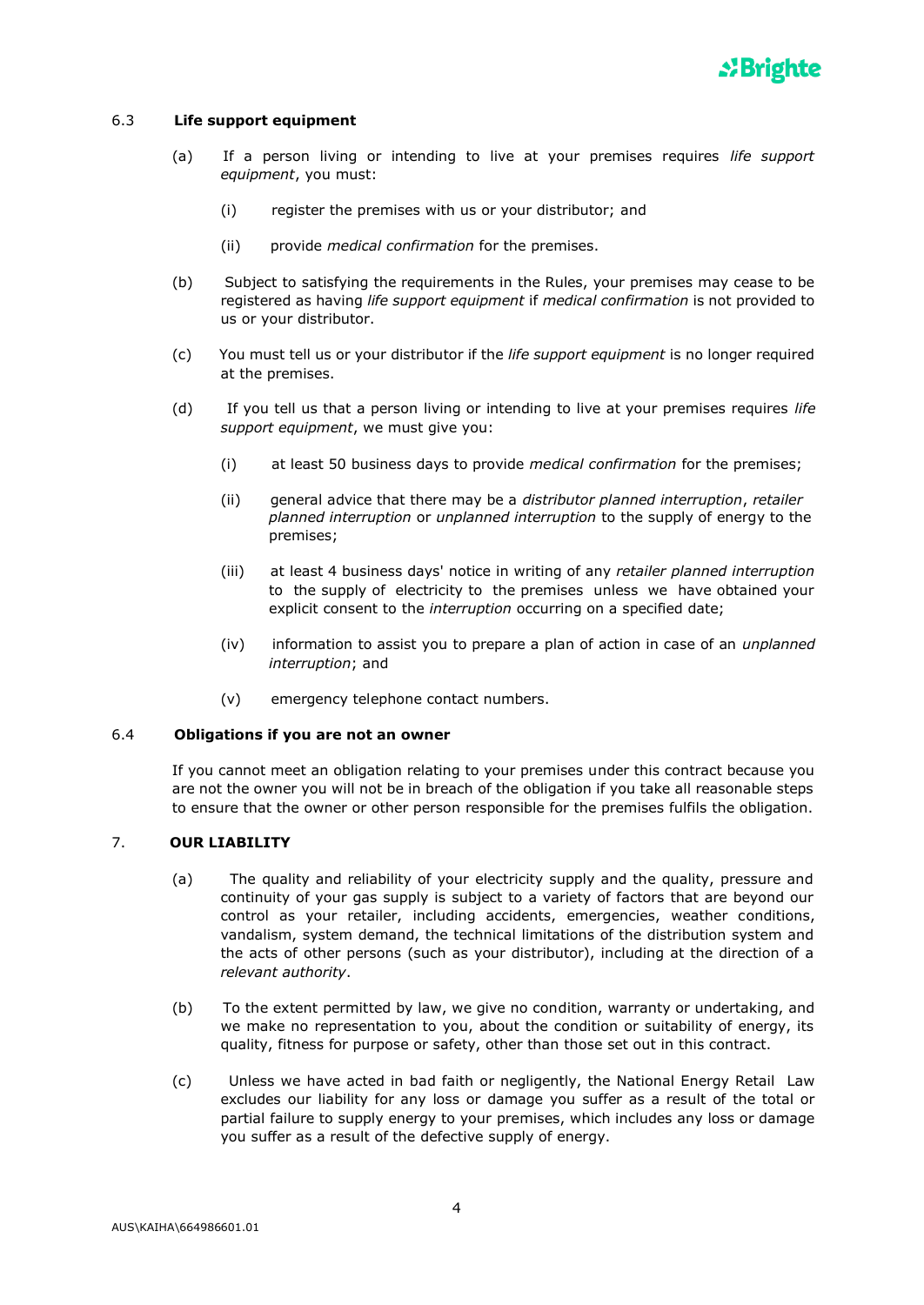

### 8. **PRICE FOR ENERGY AND OTHER SERVICES**

#### 8.1 **What are our tariffs and charges?**

- (a) Our tariffs and charges for the sale of energy to you under this contract are our standing offer prices. These are published on our website and include your distributor's charges.
- (b) Different tariffs and charges may apply to you depending on your circumstances. The conditions for each tariff and charge are set out in our standing offer prices.

### **Note:**

We do not impose any charges for the termination of this contract.

#### 8.2 **Changes to tariffs and charges**

- (a) If we vary our standing offer prices, we will publish the variation in a newspaper and on our website at least 10 business days before it starts.
- (a1) We will also:

## **For Australian Capital Territory, New South Wales, South Australian and Tasmanian customers:**

(i) notify you at least five business days before the variation in the tariffs and charges are to apply to you; and

### **For Queensland customers:**

(i) notify you—

(A) if the variation results in an increase in the tariffs and charges applying to you—at least 10 business days before the variation is to apply to you; or

(B) if the variation results in a decrease in the tariffs and charges applying to  $\gamma$ ou—at least 5 business days before the variation is to apply to you; and

- (ii) deliver the notice by your preferred form of communication where you have communicated this to us, or otherwise by the same method as that used for delivery of your bill.
- (a2) The notice must:
	- (i) specify that your tariffs and charges are being varied;
	- (ii) specify the date on which the variation will come into effect;
	- (iii) identify your existing tariffs and charges inclusive of GST;
	- (iv) identify your tariffs and charges as varied inclusive of GST;
	- (v) specify that the tariffs and charges identified in paragraphs (a2)(iii) and (iv) are inclusive of GST; and
	- (vi) specify that you can request historical billing data and, if you are being sold electricity, energy consumption data, from us.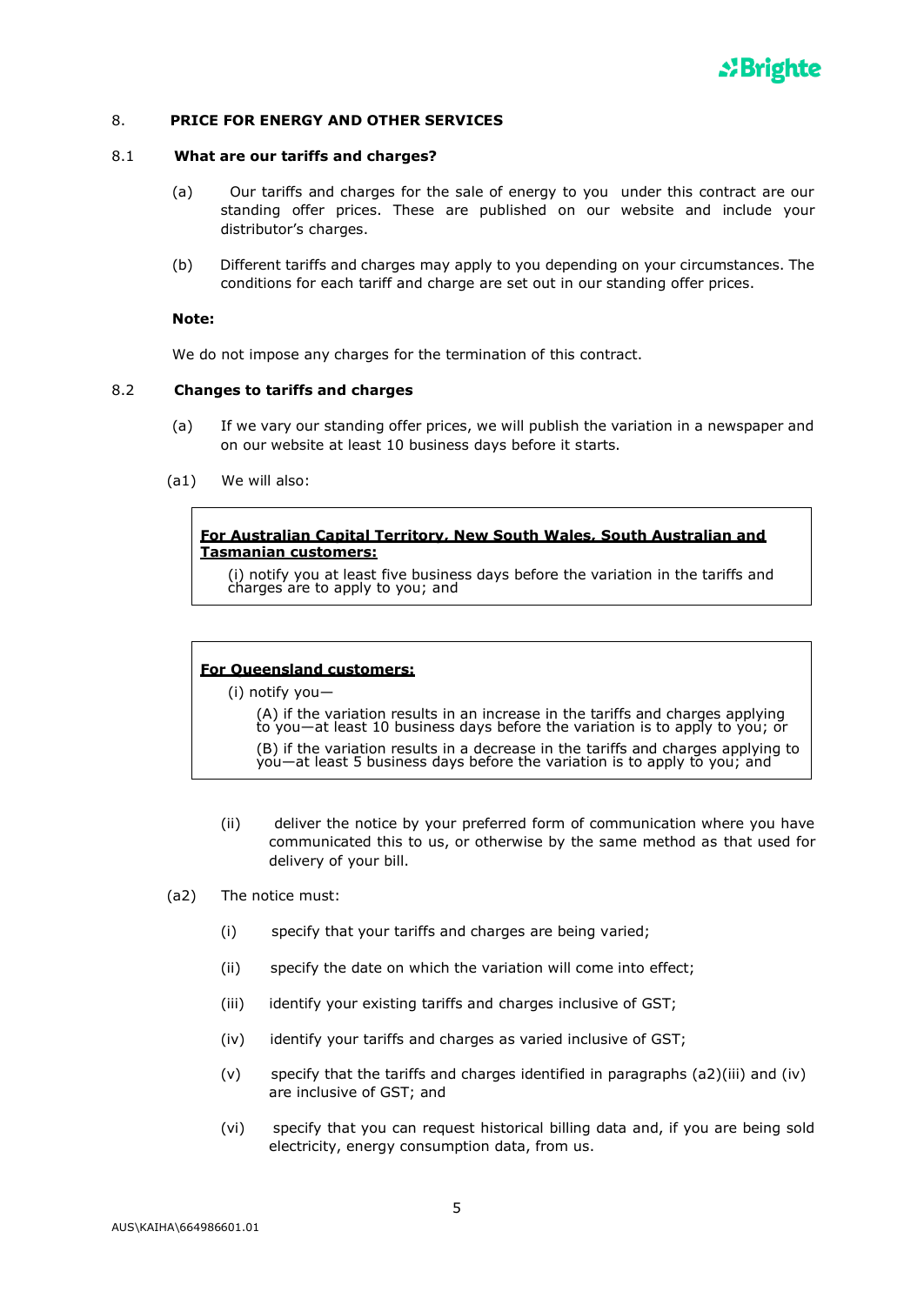- (a3) Despite clause 8.2 of this contract, we are not required to provide a notice under paragraph (a1):
	- (i) where you have entered into a standard retail contract with us within 10 business days before the date on which the variation referred to in clause 8.2(a) is to take effect, and we have informed you of such variation;
	- (ii) where your standing offer prices are regulated, or are otherwise set by legislation, a government agency or regulatory authority;
	- (iii) where the variations to the tariffs and charges are a direct result of a change to, or withdrawal or expiry of, a government funded energy charge rebate, concession or relief scheme; or
	- (iv) where the variations to the tariffs and charges are a direct result of a change to any bank charges or fees, credit card charges or fees, or payment processing charges or fees applicable to you.
- (a4) Despite paragraph  $(a1)(i)$ , we will provide you with the notice under paragraph  $(a1)$ as soon as practicable, and in any event no later than your next bill, where the variations to your tariffs and charges are a direct result of a tariff reassignment by the distributor pursuant to clause 6B.A3.2 of the NER. For the purpose of providing a notice under this paragraph (a4), the reference to:
	- (i) "are being varied" in paragraph (a2)(i) is taken to be "are being varied or have been varied (whichever is applicable)"; and
	- (ii) "will come into effect" in paragraph (a2)(ii) is taken to be "will come into effect or has come into effect (whichever is applicable)".
- (b) Our standing offer prices will not be varied more often than once every 6 months.

# 8.3 **Variation of tariff due to change of use**

If a change in your use of energy means you are no longer eligible for the particular tariff you are on, we may transfer you to a new tariff under our standing offer prices:

- (a) if you notify us there has been a change of use—from the date of notification; or
- (b) if you have not notified us of the change of use—retrospectively from the date the change of use occurred.

### 8.4 **Variation of tariff or type of tariff on request**

- (a) If you think you satisfy the conditions applying to another tariff or type of tariff under our standing offer prices, you can ask us to review your current circumstances to see whether that tariff or type of tariff can apply to you.
- (b) If you meet the requirements for another tariff or type of tariff and request us to do so, we must:
	- (i) transfer you to that other tariff within 10 business days; or
	- (ii) transfer you to that other type of tariff from the date the *meter* is read or the type of *meter* is changed (if needed).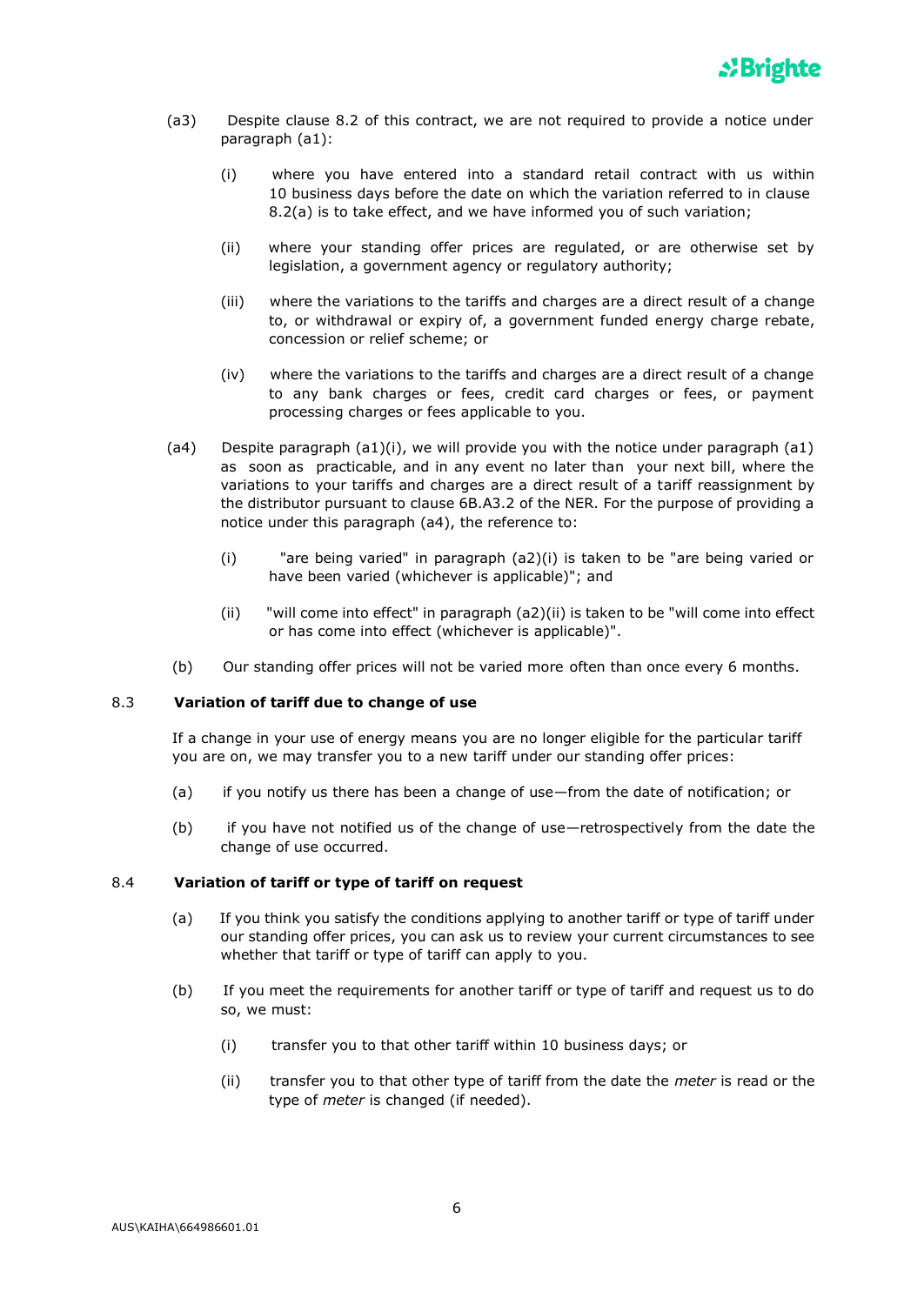

### 8.5 **Changes to tariffs or type of tariff during a billing cycle**

If a tariff applying to you changes during a billing cycle, we will calculate your next bill on a proportionate basis.

### 8.6 **GST**

- (a) Amounts specified in the standing offer prices from time to time and other amounts payable under this contract may be stated to be exclusive or inclusive of GST. Paragraph (b) applies unless an amount is stated to include GST.
- (b) Where an amount paid by you under this contract is payment for a "taxable supply" as defined for GST purposes, to the extent permitted by law, that payment will be increased so that the cost of the GST payable on the taxable supply is passed on to the recipient of that taxable supply.

### 9. **BILLING**

#### 9.1 **General**

We will send a bill to you as soon as possible after the end of each billing cycle. We will send the bill:

- (a) to you at the address nominated by you; or
- (b) to a person authorised in writing by you to act on your behalf at the address specified by you.

### 9.2 **Calculating the bill**

Bills we send to you ('your bills') will be calculated on:

- (a) the amount of energy consumed at your premises during the billing cycle (using information obtained from reading your *meter* or otherwise in accordance with the Rules); and
- (b) the amount of fees and charges for any other services provided under this contract during the billing cycle; and
- (c) the charges payable for services provided by your distributor, including connection charges if you have asked for a new connection or connection alteration and have not made alternative arrangements with your distributor.

### 9.3 **Estimating the energy usage**

- (a) We may estimate the amount of energy consumed at your premises if your *meter*  cannot be read, if your *metering data* is not obtained (for example, if access to the *meter* is not given or the *meter* breaks down or is faulty), or if you otherwise consent.
- (b) If we estimate the amount of energy consumed at your premises to calculate a bill, we must:
	- (i) clearly state on the bill that it is based on an estimation; and
	- (ii) when your *meter* is later read, adjust your bill for the difference between the estimate and the energy actually used.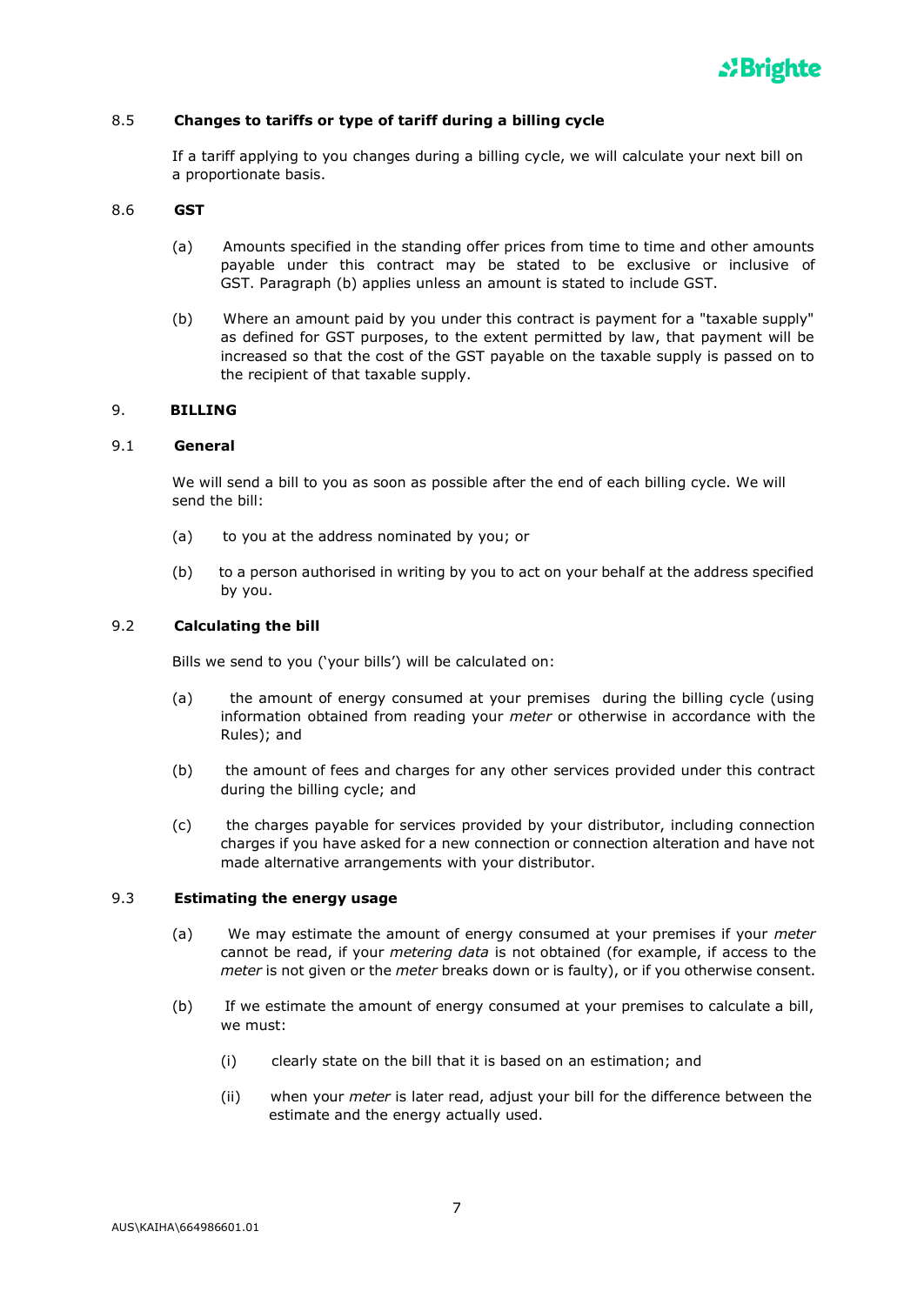

- (c) If the later *meter* read shows that you have been undercharged, we will allow you to pay the undercharged amount in instalments, over the same period of time during which the *meter* was not read (if less than 12 months), or otherwise over 12 months.
- (d) If the *meter* has not been read due to your actions, and you request us to replace the estimated bill with a bill based on an actual reading of the *meter*, we will comply with your request but may charge you any cost we incur in doing so.

### 9.4 **Your historical billing information**

Upon request, we must give you information about your billing history for the previous 2 years free of charge. However, we may charge you if you require information going back more than 2 years or we have already given you this information:

- (a) 4 times in the previous 12 months, where this contract relates to electricity; or
- (b) in the previous 12 months, where this contract relates to gas.

### 9.4A **Your electricity (only) consumption information**

Upon request, we must give you information about your electricity consumption for up to 2 years free of charge. However, we may charge you if:

- (a) we have already given you this information 4 times in the previous 12 months; or
- (b) the information requested is different in manner or form to any minimum requirements we are required to meet; or
- (c) the information is requested by a representative you have authorised to act on your behalf, and that request is part of a request the representative makes to us in relation to more than one customer.

### 9.5 **Bill smoothing**

We may, where you agree, arrange for you to pay your bills under a bill smoothing arrangement, which is based on a 12 monthly estimate of your energy consumption.

## 10. **PAYING YOUR BILL**

## 10.1 **What you have to pay**

You must pay to us the amount shown on each bill by the date for payment (the *pay-by date*) on the bill. The *pay-by date* will be no earlier than 13 business days from the date on which we issue your bill.

## 10.2 **Issue of reminder notices**

If you have not paid your bill by the *pay-by date*, we will send you a *reminder notice* that payment is required. The *reminder notice* will give you a further due date for payment which will be not less than 6 business days after we issue the notice.

### 10.3 **Difficulties in paying**

- (a) If you have difficulties paying your bill, you should contact us as soon as possible. We will provide you with information about payment options.
- (b) If you are a residential customer and have told us that you have difficulty paying your bill, we must offer you the option of paying your bill under a payment plan. However, we are not obliged to do so if you have had 2 payment plans cancelled due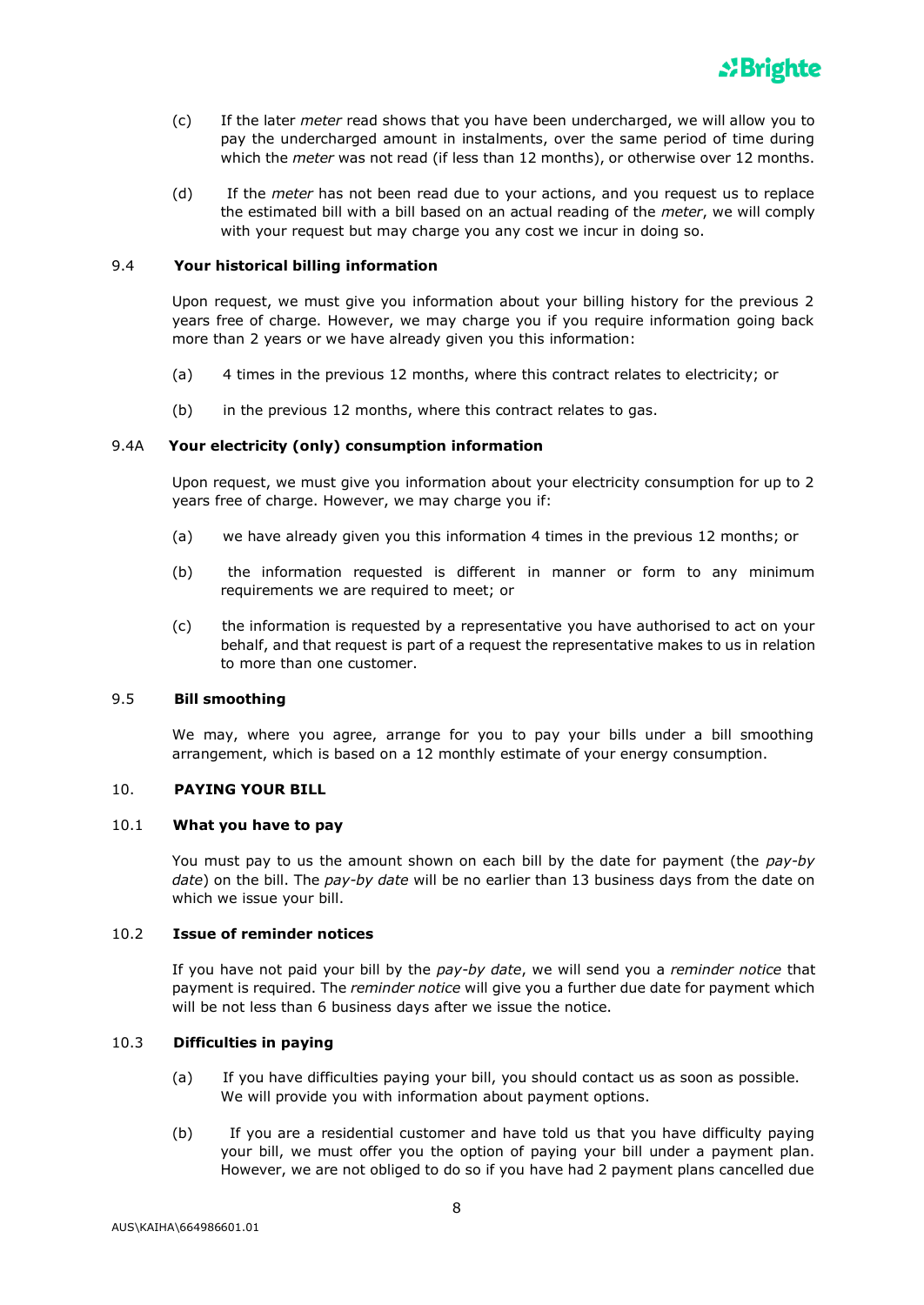

to non-payment in the previous 12 months or have been convicted of an offence involving the illegal use of energy in the previous 2 years.

(c) Additional protections may be available to you under our Customer Hardship Policy and under the National Energy Retail Law and the Rules if you are a customer experiencing payment difficulties due to hardship. A copy of our Customer Hardship Policy is available on our website.

### 10.4 **Late payment fees**

If you have not paid a bill by the *pay-by date*, we may require you to pay a late payment fee, which is part of our standing offer prices published on our website.

### 11. **METERS**

- (a) You must allow us and our authorised representatives safe and unhindered access to your premises for the purposes of (where relevant):
	- (i) reading, testing, maintaining, inspecting or altering any *metering* installation at the premises; and
	- (ii) calculating or measuring energy supplied or taken at the premises; and
	- (iii) checking the accuracy of *metered* consumption at the premises; and
	- (iv) replacing *meters*.
- (b) We will use our best endeavours to ensure that a *meter* reading is carried out as frequently as is needed to prepare your bills, consistently with the *metering rules* and in any event at least once every 12 months.
- (c) If we or our representatives seek access to the premises under paragraph (a), we will:
	- (i) comply with all relevant requirements under the energy laws; and
	- (ii) carry or wear official identification; and
	- (iii) show the identification if requested.
- (d) If we propose to replace your electricity *meter* we must give you a notice with the right to elect not to have your *meter* replaced unless:
	- (i) your *meter* is faulty or sample testing indicates it may become faulty; or
	- (ii) you have requested or agreed to the replacement of your *meter*.

### 11A **INTERRUPTION TO ELECTRICITY SUPPLY**

#### 11A.1 **Retailer may arrange retailer planned interruptions (maintenance repair etc)**

- (a) We arrange *retailer planned interruptions* to the supply of electricity to your premises where permitted under the energy laws for the purpose of the installation, maintenance, repair or replacement of an electricity *meter*.
- (b) If your electricity supply will be affected by a *retailer planned interruption* arranged by us and clause 6.3(d)(iii) does not apply: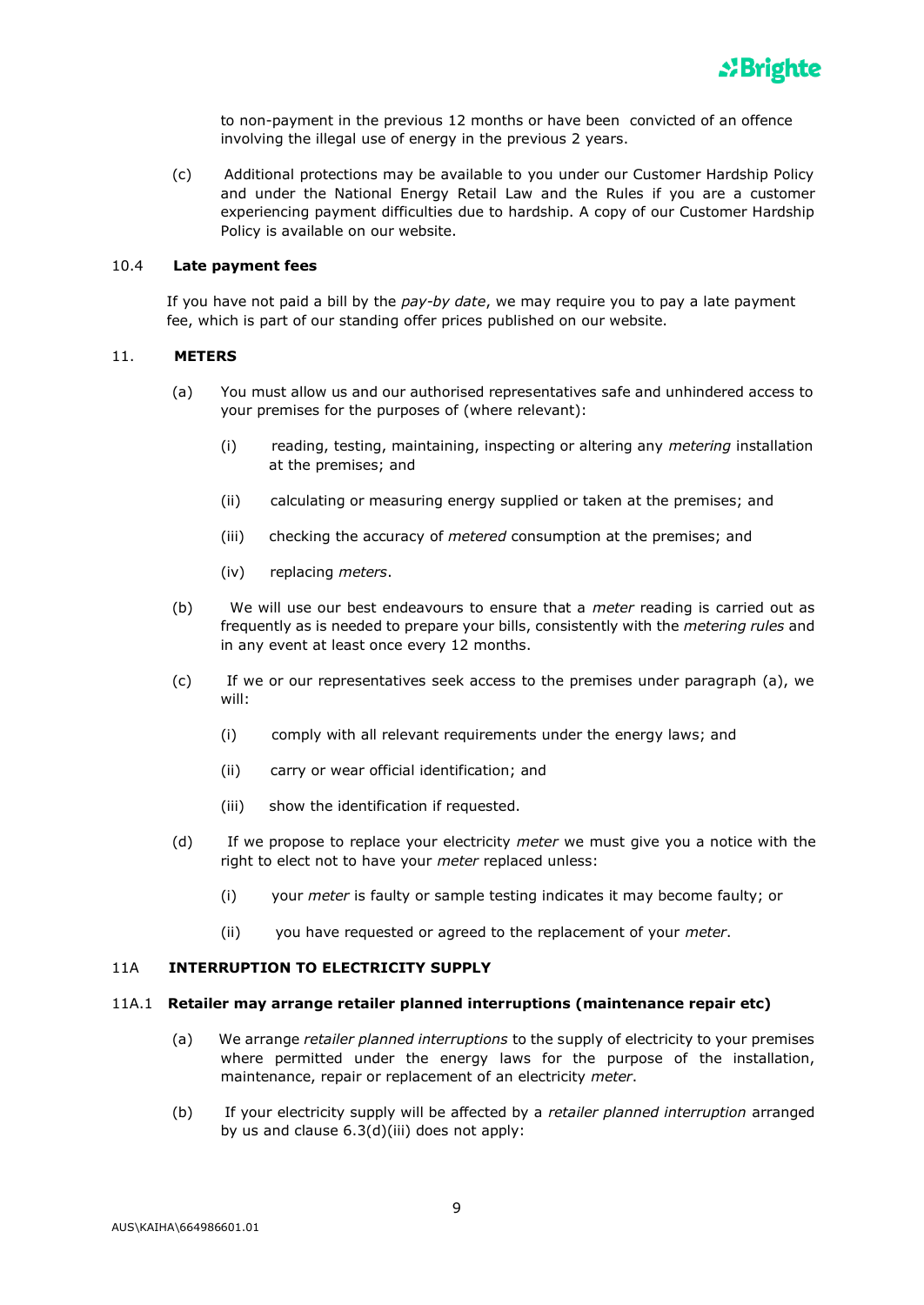- (i) we may seek your explicit consent to the *interruption* occurring on a specified date; or
- (ii) we may seek your explicit consent to the *interruption* occurring on any day within a specified 5 business day range; or
- (iii) otherwise, we will give you at least 4 business days notice of the *interruption* by mail, letterbox drop, press advertisement or other appropriate means.

### 11A.2 **Your right to information about planned interruptions**

- (a) If you request us to do so, we will use our best endeavours to explain a *retailer planned interruption* to the supply of electricity to the premises which was arranged by us.
- (b) If you request an explanation be in writing we must, within 10 business days of receiving the request, give you either:
	- (i) the written explanation; or
	- (ii) an estimate of the time it will take to provide a more detailed explanation if a longer period is reasonably needed.
- (c) For *interruptions* made by your distributor, we may refer you to your distributor to provide information.

## 12. **UNDERCHARGING AND OVERCHARGING**

### 12.1 **Undercharging**

- (a) If we have undercharged you, we may recover the undercharged amount from you. If we recover an undercharged amount from you:
	- (i) we will not charge interest on the undercharged amount; and
	- (ii) we will offer you time to pay the undercharged amount in instalments over the same period of time during which you were undercharged (if less than 12 months), or otherwise over 12 months.
- (b) The maximum amount we can recover from you is limited to the amount that has been undercharged in the 9 months immediately before we notify you, unless the undercharge is your fault, or results from your unlawful act or omission.

## 12.2 **Overcharging**

- (a) Where you have been overcharged by less than \$50, and you have already paid the overcharged amount, we must credit that amount to your next bill.
- (b) Where you have been overcharged by \$50 or more, we must inform you within 10 business days of our becoming aware of the overcharge and, if you have already paid that amount, we must credit that amount to your next bill. However, if you request otherwise, we will comply with that request.
- (c) If you have stopped buying energy from us, we will use our best endeavours to pay the overcharged amount to you within 10 business days.
- (d) If you have been overcharged as a result of your own fault or unlawful act or omission, we may limit the amount we credit or pay you to the amount you were overcharged in the last 12 months.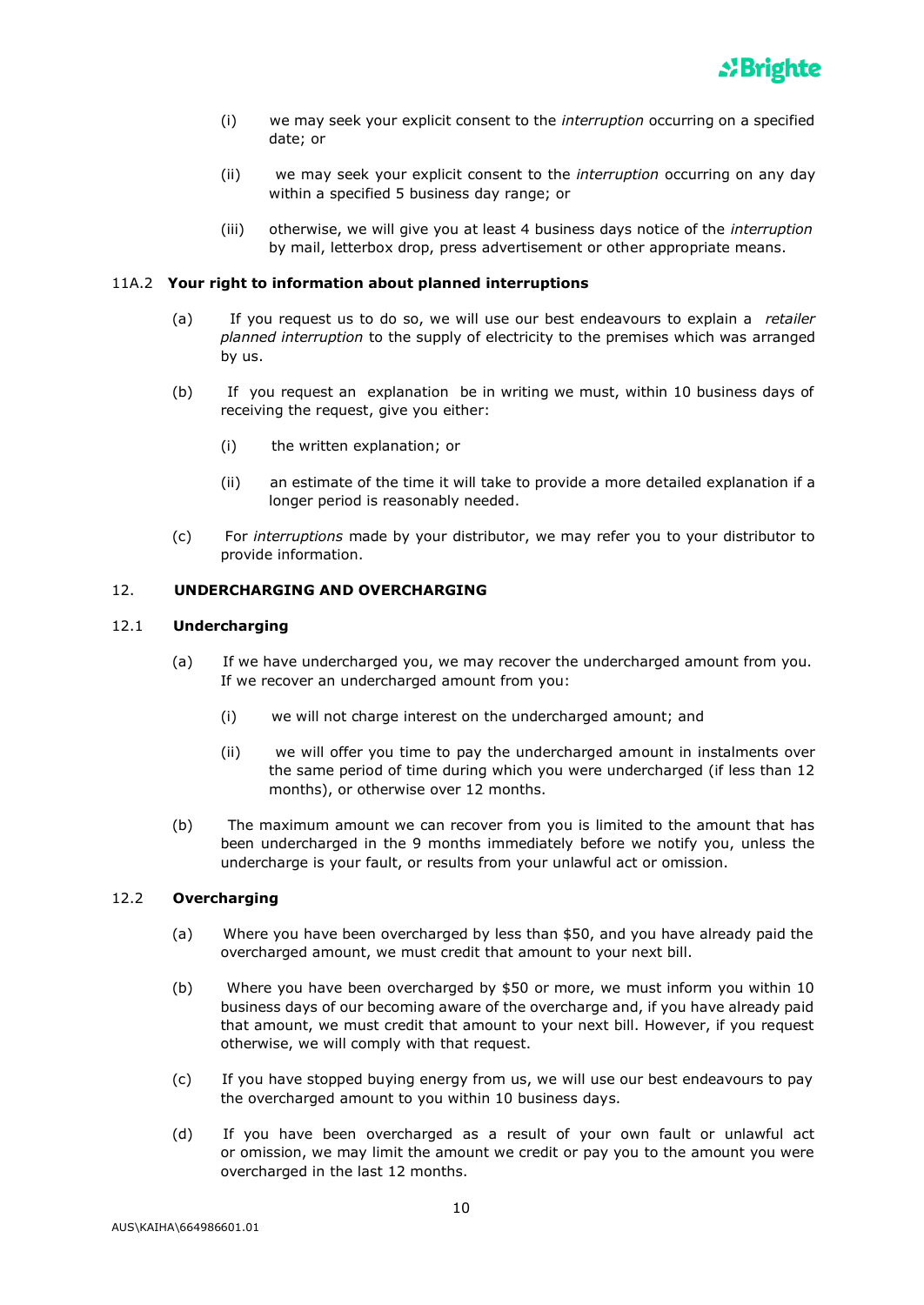

### 12.3 **Reviewing your bill**

(a) If you disagree with the amount you have been charged, you can ask us to review your bill in accordance with our standard complaints and dispute resolution procedures.

### **For Australian Capital Territory, New South Wales, South Australian and Tasmanian customers:**

(b) If you If you ask us to, we must arrange for a check of the *meter* reading or *metering data* or for a test of the *meter* in reviewing the bill. However, you may be required to pay for the cost of the check or test, if the check or test shows that the *meter* or *metering data* was not faulty or incorrect.

### **For Queensland customers:**

(b) If you ask us to, we must arrange for a check of the meter reading or metering data or for a test of the meter in reviewing the bill.

(ba) If we carry out the check or test and—

(i) the meter proves to be operating correctly or the metering data is accurate, we may request that you pay for the cost of the check or test; or (ii) the meter proves to be operating incorrectly or the metering data is inaccurate, we cannot charge you for the cost of the check or test.

- (c) If your bill is being reviewed, you are still required to pay any other bills from us that are due for payment and the lesser of:
	- (i) the portion of the bill that you do not dispute; or
	- (ii) an amount equal to the average of your bills in the last 12 months.

## 13. **SECURITY DEPOSITS**

### 13.1 **Security deposit**

We may require that you provide a *security deposit*. The circumstances in which we can require a *security deposit* and the maximum amount of the *security deposit* are governed by the Rules.

### 13.2 **Interest on security deposits**

Where you have paid a *security deposit*, we must pay you interest on the *security deposit* at a rate and on terms required by the Rules.

### 13.3 **Use of a security deposit**

- (a) We may use your *security deposit*, and any interest earned on the *security deposit*, to offset any amount you owe under this contract:
	- (i) if you fail to pay a bill and as a result we arrange for the disconnection of your premises; or
	- (ii) in relation to a final bill (i.e. a bill we issue when you vacate the premises or when you stop purchasing energy from us at your premises or when you request that your premises be disconnected).
- (b) If we use your *security deposit* or any accrued interest to offset amounts owed to us, we will advise you within 10 business days.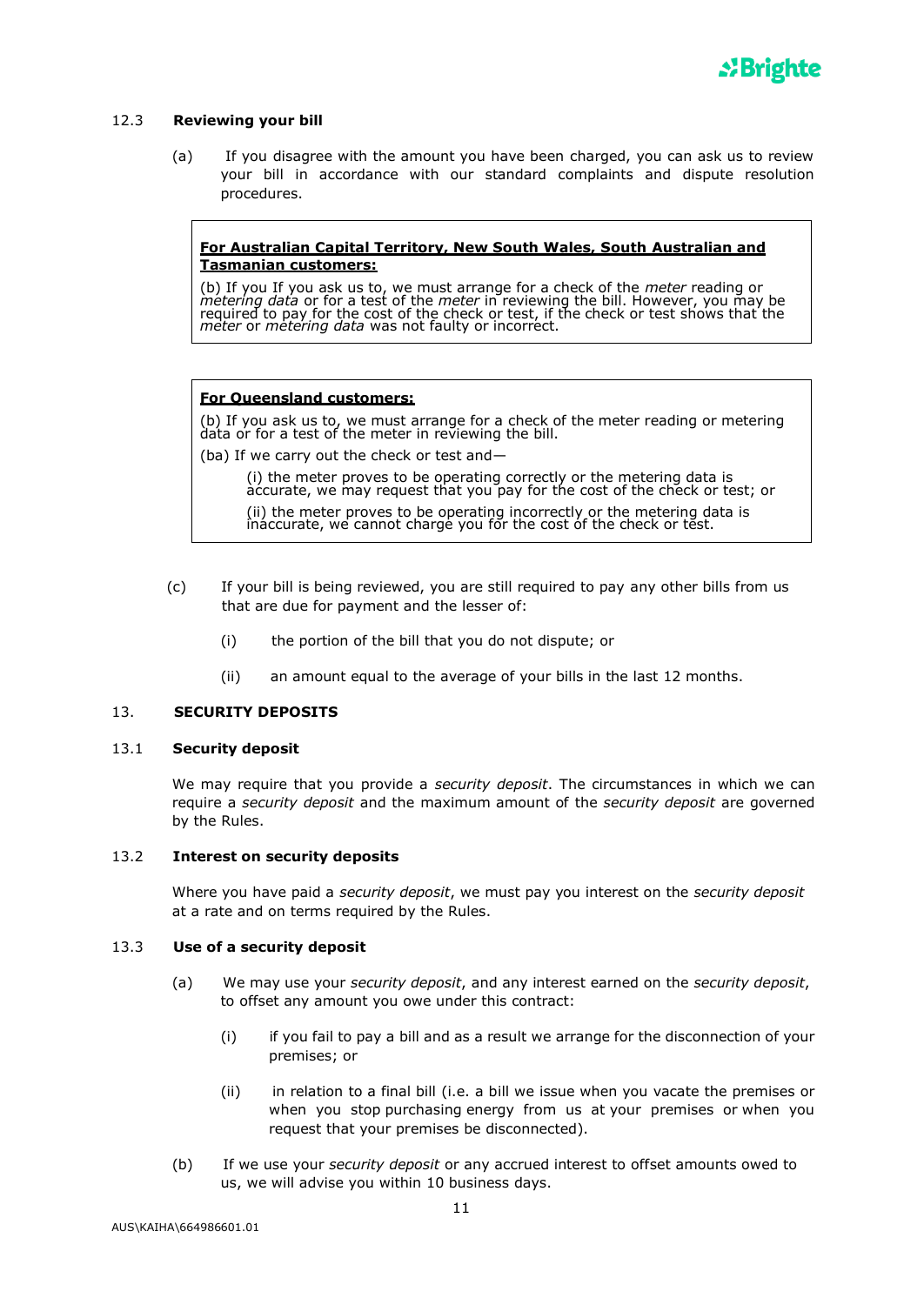

## 13.4 **Return of security deposit**

- (a) We must return your *security deposit* and any accrued interest in the following circumstances:
	- (i) you complete 1 years' payment (in the case of residential customers) or 2 years' payment (in the case of business customers) by the *pay-by dates* on our initial bills; or
	- (ii) subject to clause 14.3 of this contract, you stop purchasing energy at the relevant premises under this contract.
- (b) If you do not give us any reasonable instructions, we will credit the amount of the *security deposit*, together with any accrued interest, to your next bill.

### 14. **DISCONNECTION OF SUPPLY**

### 14.1 **When can we arrange for disconnection?**

Subject to us satisfying the requirements in the Rules, we may arrange for the disconnection of your premises if:

- (a) you do not pay your bill by the *pay-by date* and, if you are a residential customer, you:
	- (i) fail to comply with the terms of an agreed payment plan; or
	- (ii) do not agree to an offer to pay the bill by instalments, or having agreed, you fail to comply with the instalment arrangement;
- (b) you do not provide a *security deposit* we are entitled to require from you; or
- (c) you do not give access to your premises to read a *meter* (where relevant) for 3 consecutive *meter* reads; or
- (d) you fail to give us safe and unhindered access to the premises as required by clause 11 or any requirements under the energy laws; or
- (e) there has been illegal or fraudulent use of energy at your premises in breach of clause 16 of this contract; or
- (f) we are otherwise entitled or required to do so under the Rules or by law.

### 14.2 **Notice and warning of disconnection**

Before disconnecting your premises, we must comply with relevant warning notice requirements and other provisions in the Rules, and in relation to safe and unhindered access only, we must use our best endeavours to contact you to arrange an appointment with you for access to your premises in addition to any warning notice. However, we are not required to provide a warning notice prior to disconnection in certain circumstances (for example, where there has been illegal or fraudulent use of energy at your premises or where there is an emergency or health and safety issue).

### 14.3 **When we must not arrange disconnection**

- (a) Subject to paragraph (b), your premises may not be disconnected during the following times ('the protected period'):
	- (i) on a business day before 8.00am or after 3.00pm; or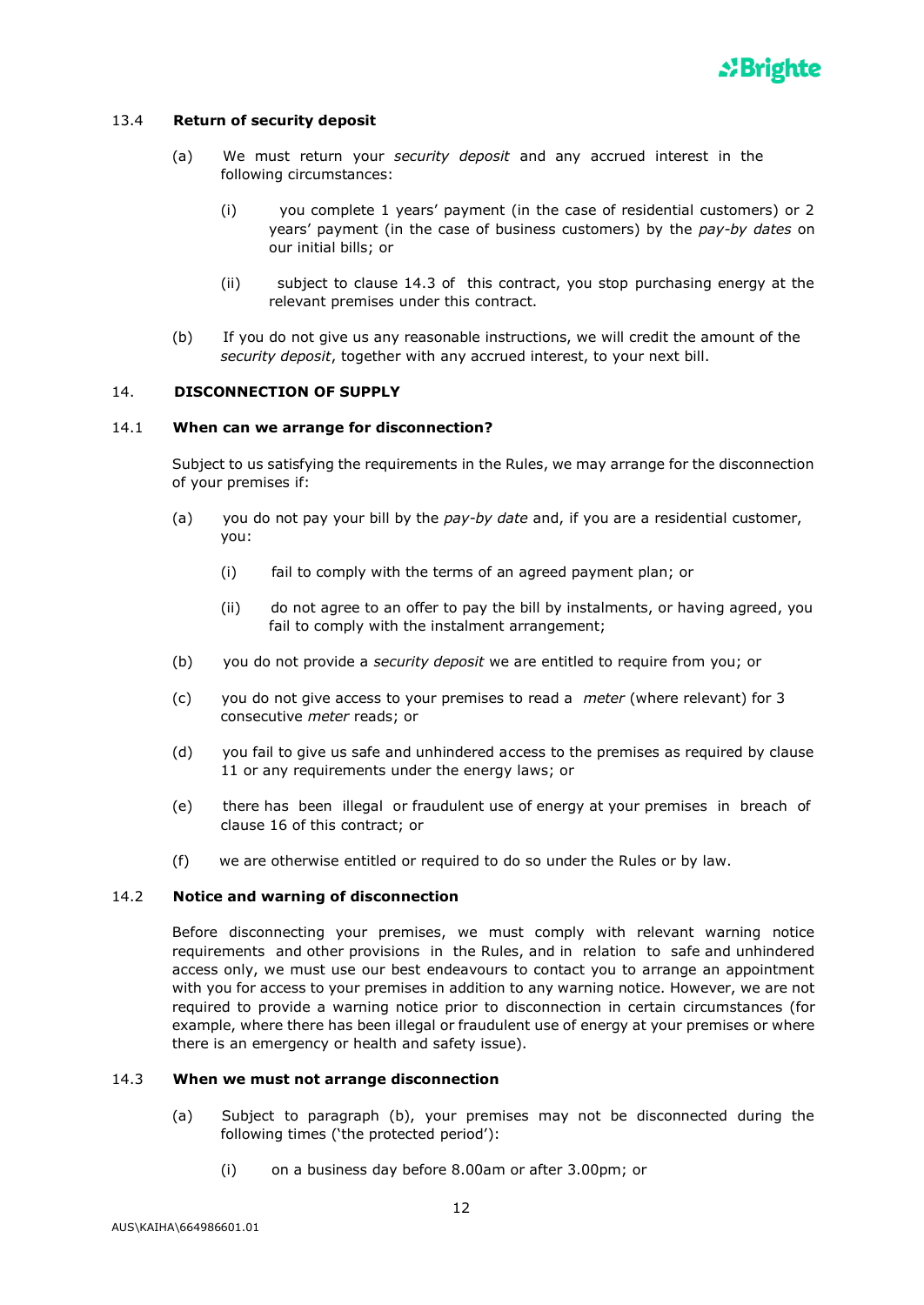

- (ii) on a Friday or the day before a public holiday; or
- (iii) on a weekend or a public holiday; or
- (iv) on the days between 20 December and 31 December (both inclusive) in any year; or
- (v) if you are being disconnected under clause 14.1(a), during an extreme weather event.
- (b) Your premises may be disconnected within the protected period:
	- (i) for reasons of health and safety; or
	- (ii) in an emergency; or
	- (iii) as directed by a *relevant authority*; or
	- (iv) if you are in breach of clause 6.5 of your customer connection contract which deals with interference with energy equipment; or
	- (v) if you request us to arrange disconnection within the protected period; or
	- (vi) if your premises contain a commercial business that only operates within the protected period and where access to the premises is necessary to effect disconnection; or
	- (vii) where the premises are not occupied.

## 15. **RECONNECTION AFTER DISCONNECTION**

- (a) We must arrange for the reconnection of your premises if, within 10 business days of your premises being disconnected:
	- (i) you ask us to arrange for reconnection of your premises; and
	- (ii) you rectify the matter that led to the disconnection; and
	- (iii) you pay any reconnection charge (if requested).
- (b) We may terminate this contract 10 business days following disconnection if you do not meet the requirements in paragraph (a).

### 16. **WRONGFUL AND ILLEGAL USE OF ENERGY**

### 16.1 **Use of energy**

You must not, and must take reasonable steps to ensure others do not:

- (a) illegally use energy supplied to your premises; or
- (b) interfere or allow interference with any energy equipment that is at your premises except as may be permitted by law; or
- (c) use the energy supplied to your premises or any energy equipment in a manner

```
that: (i) unreasonably interferes with the connection or supply of energy to
```
another

customer; or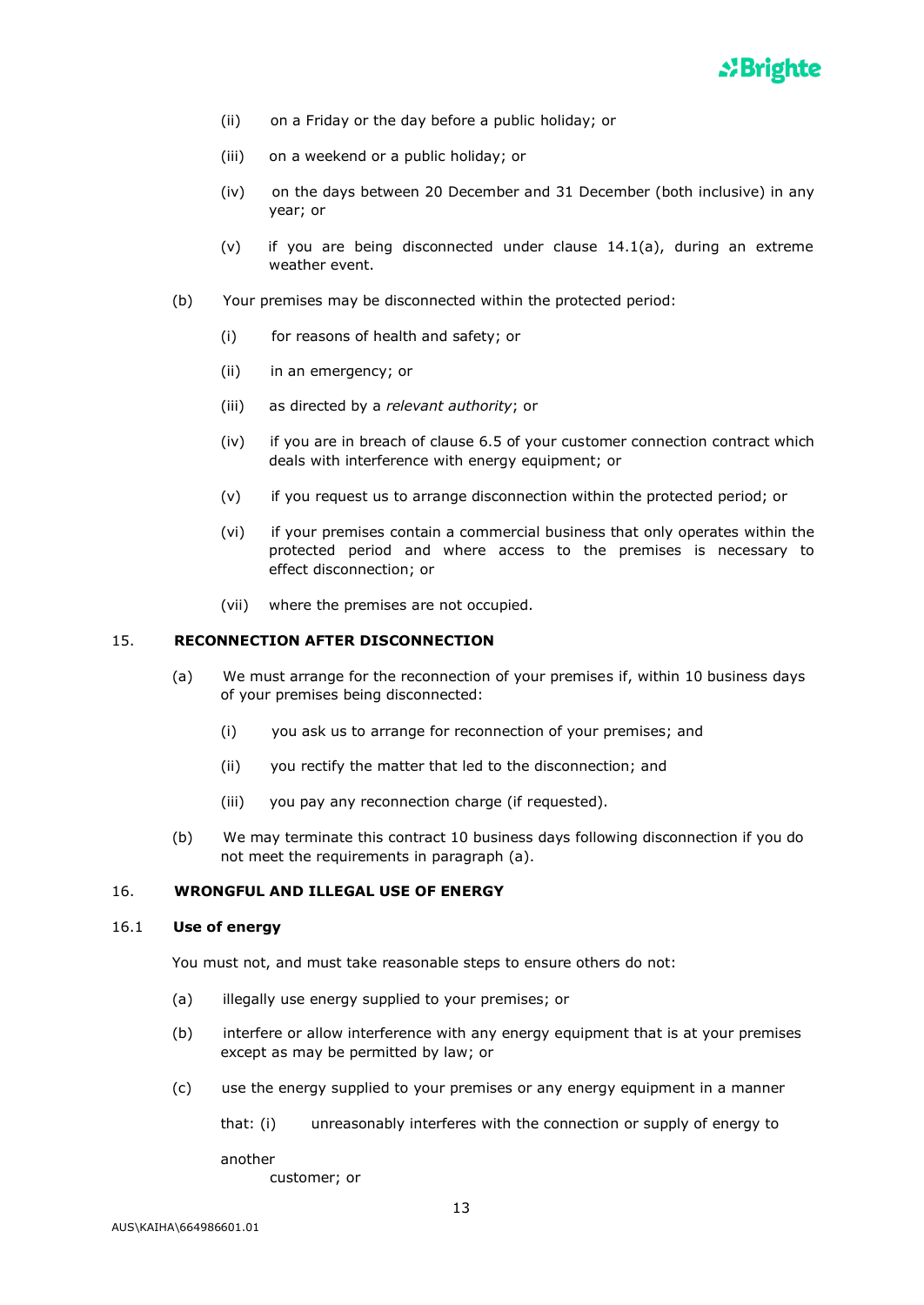

(ii) causes damage or interference to any third party; or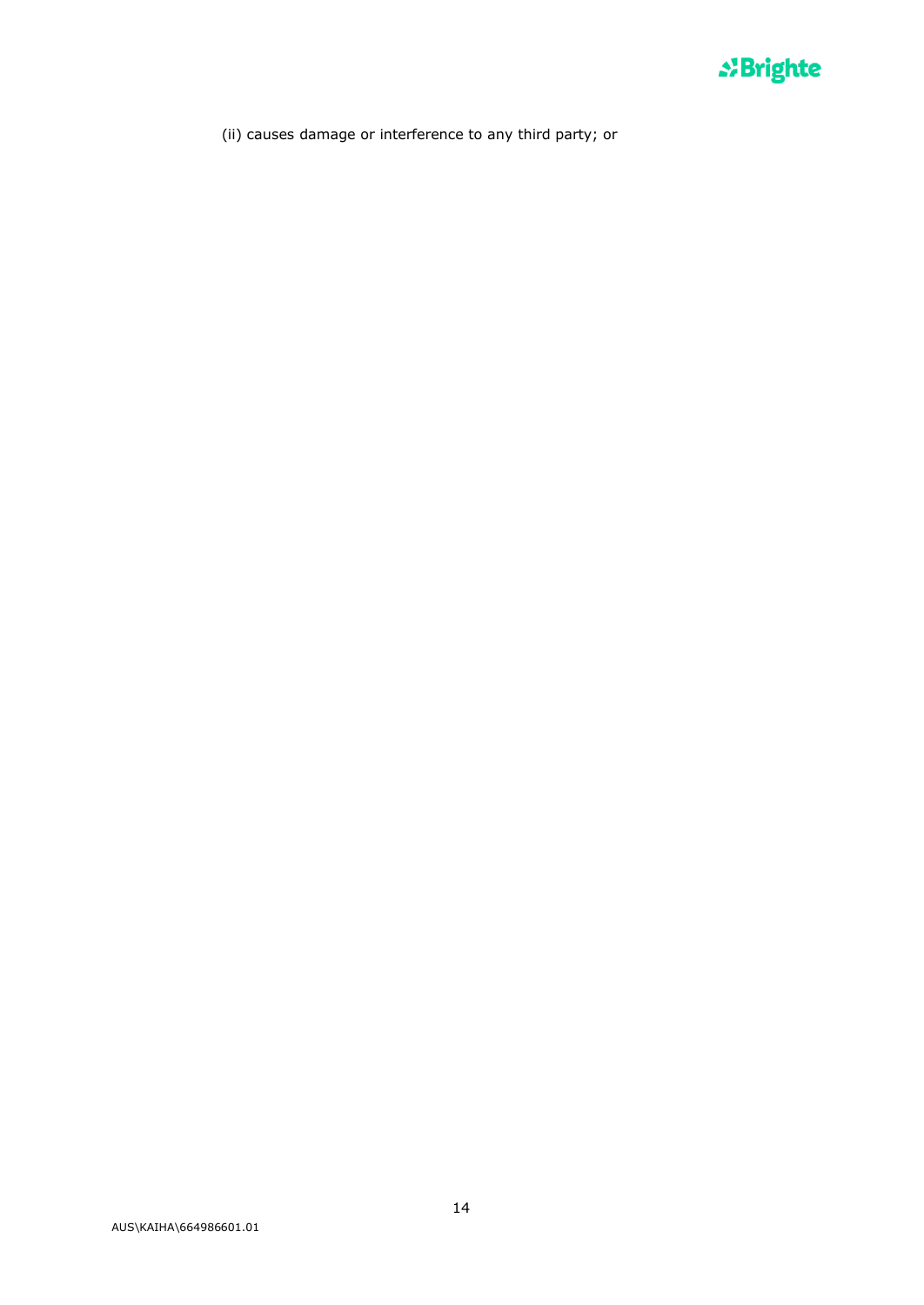

- (d) allow energy purchased from us to be used otherwise than in accordance with this contract and the Rules; or
- (e) tamper with, or permit tampering with, any *meters* or associated equipment.

## 17. **NOTICES AND BILLS**

- (a) Notices and bills under this contract must be sent in writing, unless this contract or the National Energy Retail Law and the Rules say otherwise.
- (b) A notice or bill sent under this contract is taken to have been received by you or by us (as relevant):
	- (i) on the date it is handed to the party, left at the party's premises (in your case) or one of our offices (in our case) or successfully faxed to the party (which occurs when the sender receives a transmission report to that effect); or
	- (ii) on the date 2 business days after it is posted; or
	- (iii) on the date of transmission (unless the sender receives notice that delivery did not occur or has been delayed) if sent electronically and the use of electronic communication has been agreed between us.
- (c) Our contact details for you to contact us or send us a notice are as set out in our bill to you, or as notified to you from time to time.

### 18. **PRIVACY ACT NOTICE**

We will comply with all relevant privacy legislation in relation to your personal information. You can find a summary of our privacy policy on our website. If you have any questions, you can contact our privacy officer.

### 19. **COMPLAINTS AND DISPUTE RESOLUTION**

### 19.1 **Complaints**

If you have a complaint relating to the sale of energy by us to you, or this contract generally, you may lodge a complaint with us in accordance with our standard complaints and dispute resolution procedures.

### **Note:**

Our standard complaints and dispute resolution procedures are published on our website.

## 19.2 **Our obligations in handling complaints**

If you make a complaint, we must respond to your complaint within the required timeframes set out in our standard complaints and dispute resolution procedures and inform you:

- (a) of the outcome of your complaint and the reasons for our decision; and
- (b) that if you are not satisfied with our response, you have a right to refer the complaint to:
	- (i) for premises located within Queensland, the Energy and Water Ombudsman Queensland;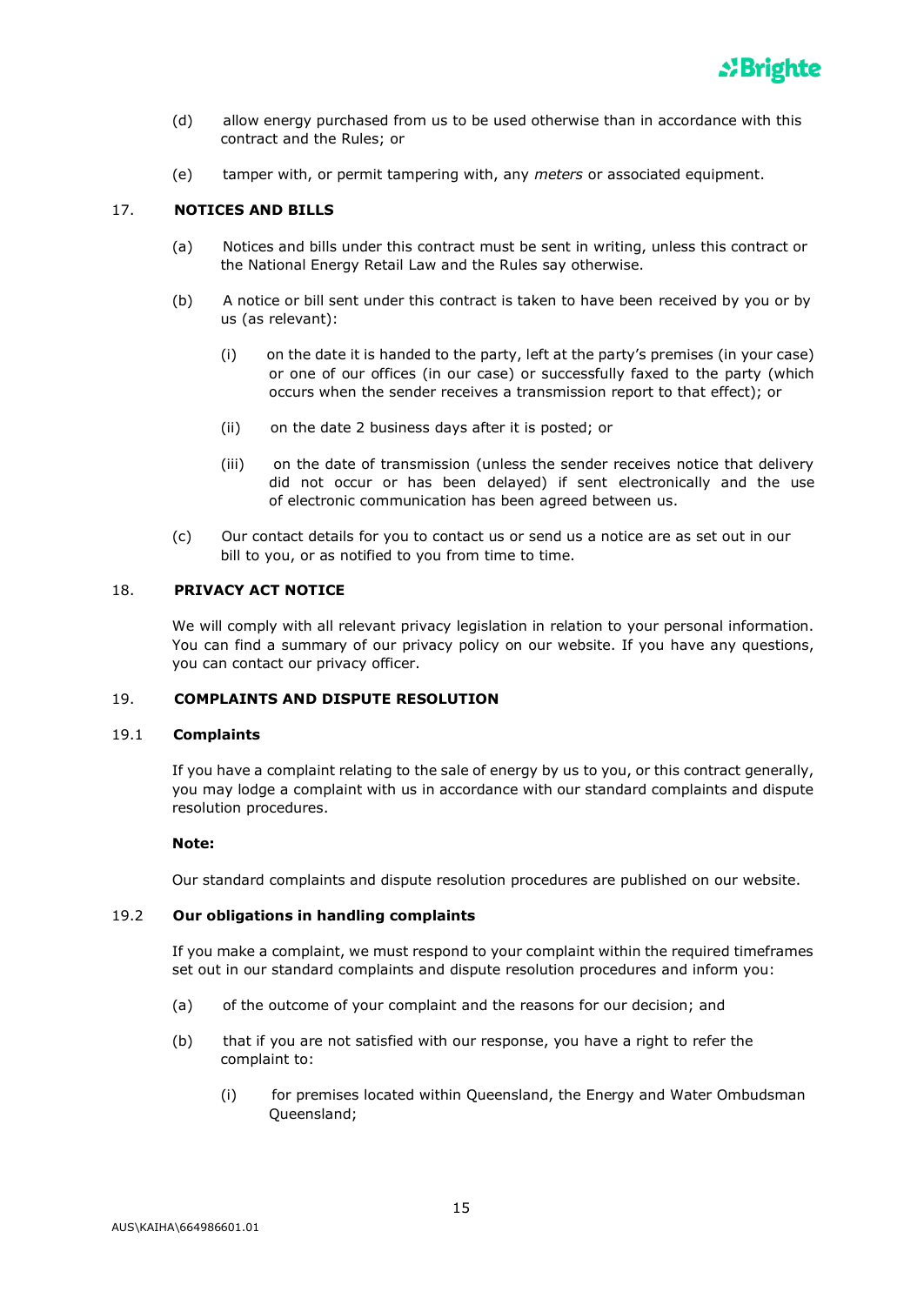- (ii) for premises located within New South Wales, the Energy and Water Ombudsman NSW;
- (iii) for premises located within the Australian Capital Territory, the ACT Civil and Administrative Tribunal;

(iv) for premises located within South Australia, the Energy and **Water** 

Ombudsman SA; and

(v) for premises located within Tasmania, the Energy Ombudsman Tasmania.

## 20. **FORCE MAJEURE**

## 20.1 **Effect of force majeure event**

If either party to this contract cannot meet an obligation under this contract because of an event outside the control of that party ('a force majeure event'):

- (a) the obligation, other than an obligation to pay money, is suspended to the extent it is affected by the force majeure event for as long as the force majeure event continues; and
- (b) the affected party must use its best endeavours to give the other party prompt notice of that fact including full particulars of the event, an estimate of its likely duration, the extent to which the affected party's obligations are affected and the steps being taken to remove, overcome or minimise those effects.

### 20.2 **Deemed prompt notice**

If the effects of a force majeure event are widespread, we will be deemed to have given you prompt notice if we make the necessary information available by way of a 24 hour telephone service within 30 minutes of being advised of the event or otherwise as soon as practicable.

### 20.3 **Obligation to overcome or minimise effect of force majeure event**

A party that claims a force majeure event must use its best endeavours to remove, overcome or minimise the effects of that event as soon as practicable.

# 20.4 **Settlement of industrial disputes**

Nothing in this clause requires a party to settle an industrial dispute that constitutes a force majeure event in any manner other than the manner preferred by that party.

# 21. **APPLICABLE LAW**

*The laws* of the State or Territory in which your premises is located govern this contract.

## 22. **RETAILER OF LAST RESORT EVENT**

If we are no longer entitled by law to sell energy to you due to a Retailer of Last Resort (RoLR) event occurring in relation to us, we are required under the National Energy Retail Law and the Rules to provide relevant information (including your name, billing address and *metering* identifier) to the entity appointed as the relevant designated retailer for the RoLR event and this contract will come to an end.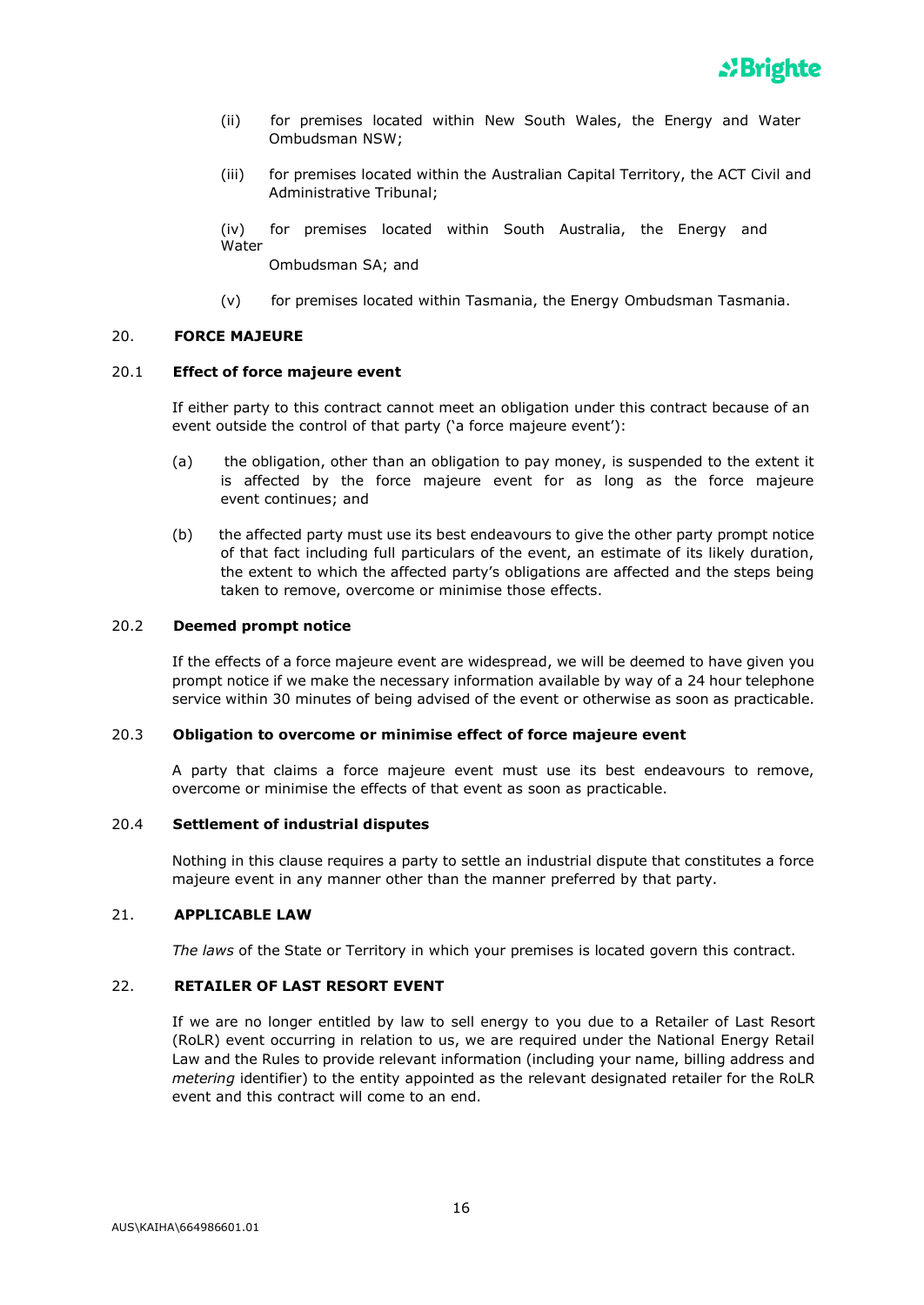

### 23. **GENERAL**

#### 23.1 **Our obligations**

Some obligations placed on us under this contract may be carried out by another person. If an obligation is placed on us to do something under this contract, then:

- (a) we are taken to have complied with the obligation if another person does it on our behalf; and
- (b) if the obligation is not complied with, we are still liable to you for the failure to comply with this contract.

### 23.2 **Amending this contract**

- (a) This contract may only be amended in accordance with the procedures set out in the National Energy Retail Law.
- (b) We must publish any amendments to this contract on our website.

### **Simplified explanation of terms**

**billing cycle** means the regular recurrent period for which you receive a bill from us;

**business day** means a day other than a Saturday, a Sunday or a public holiday;

**customer** means a person who buys or wants to buy energy from a retailer;

**customer connection contract** means a contract between you and your distributor for the provision of customer connection services;

**designated retailer** means the financially responsible retailer for the premises (where you have an existing connection) or the local area retailer (where you do not have an existing connection) for your premises;

**disconnection** means an action to prevent the flow of energy to the premises, but does not include an *interruption*;

**distributor** means the person who operates the system that connects your premises to the distribution network;

**distributor** planned interruption means an *interruption* for:

- (a) the planned maintenance, repair or augmentation of the transmission system; or
- (b) the planned maintenance, repair or augmentation of the distribution system, including planned or routine maintenance of a *meter* (excluding a *retailer planned interruption*); or
- (c) the installation of a new connection or a connection alteration;

**emergency** means an emergency due to the actual or imminent occurrence of an event that in any way endangers or threatens to endanger the safety or health of any person, or normal operation of the distribution system or transmission system, or that destroys or damages, or threatens to destroy or damage, any property;

**energy** means electricity or gas;